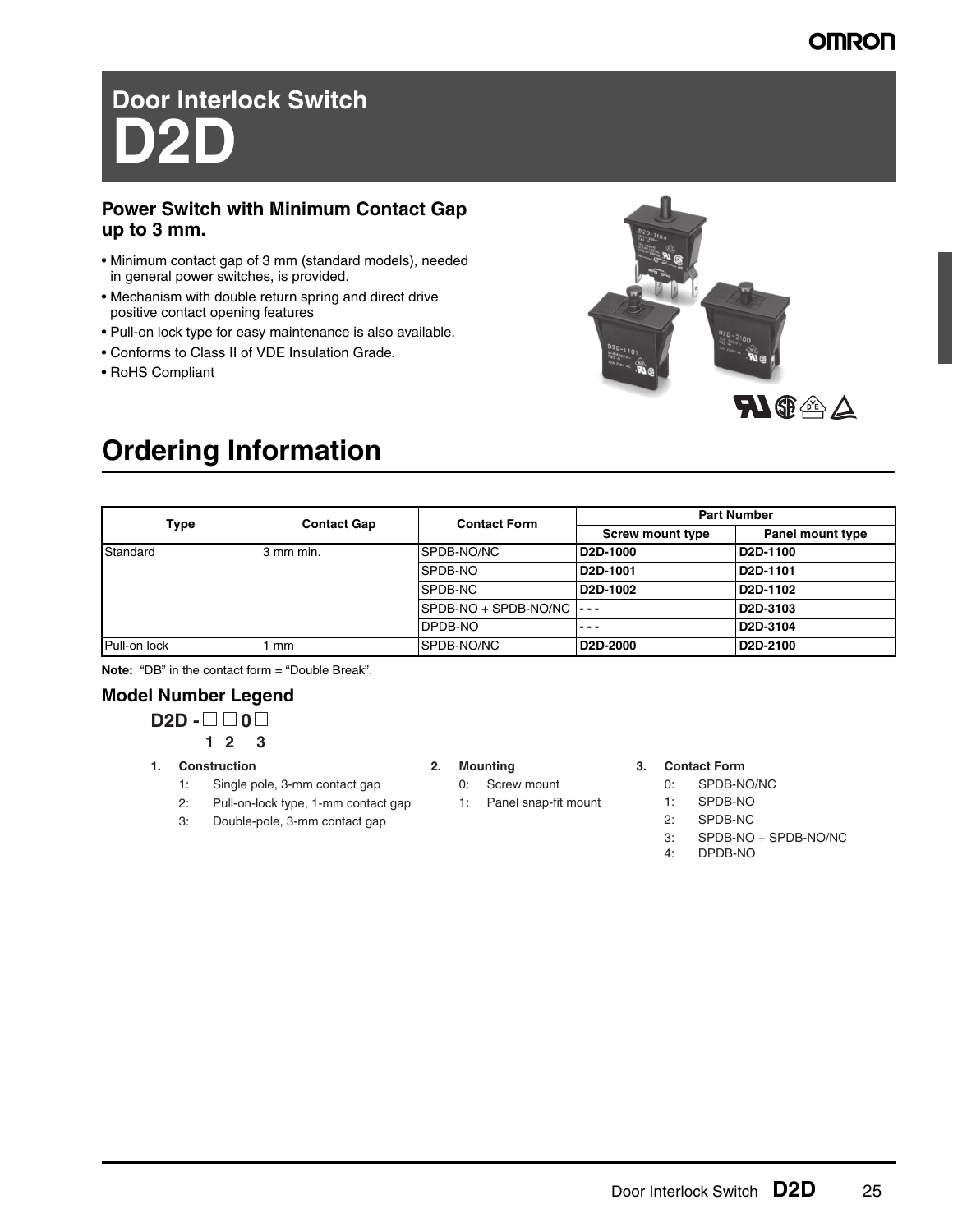## **Specifications**

## ■ **Characteristics**

| <b>Item</b>                             |                                                                     | D <sub>2</sub> D-1000 models                                                                                                  | D <sub>2</sub> D-2000 models           | D <sub>2</sub> D-3000 models            |  |
|-----------------------------------------|---------------------------------------------------------------------|-------------------------------------------------------------------------------------------------------------------------------|----------------------------------------|-----------------------------------------|--|
| <b>Operating speed</b>                  |                                                                     | 10 mm/s to 1 m/s                                                                                                              |                                        |                                         |  |
| <b>Operating frequency</b>              |                                                                     | Mechanical: 300 operations per minute max.<br>Electrical: 30 operations per minute max.                                       |                                        |                                         |  |
| <b>Contact resistance</b>               |                                                                     | 50 m $\Omega$ max.                                                                                                            |                                        |                                         |  |
| <b>Insulation resistance</b>            |                                                                     | 100 M $\Omega$ min. (at 500 VDC)                                                                                              |                                        |                                         |  |
| Dielectric strength<br>50/60 Hz, 1mm    | <b>Between terminals</b><br>of same polarity                        | 2,000 VAC                                                                                                                     | 1,000 VAC                              | 2,000 VAC                               |  |
| (See note 2)                            | <b>Between terminals</b><br>and ground                              | 2,000 VAC                                                                                                                     | 1,500 VAC                              | 2,000 VAC                               |  |
|                                         | <b>Between terminals</b><br>and non-current<br>carrying metal parts | 2,500 VAC                                                                                                                     | 1,500 VAC                              | - - -                                   |  |
|                                         | <b>Between terminals</b><br>and actuator                            | 4,000 VAC                                                                                                                     | .                                      | 4,000 VAC                               |  |
| <b>Vibration resistance</b>             |                                                                     | Malfunction: 10 to 55 Hz, 1.5 mm double amplitude                                                                             |                                        |                                         |  |
| <b>Shock resistance</b>                 | <b>Destruction</b>                                                  | 1,000 m/s <sup>2</sup> (approx 100G) max.                                                                                     |                                        |                                         |  |
|                                         | <b>Malfunction</b>                                                  | 500 m/s <sup>2</sup> (approx. 50G) max.                                                                                       | $300 \text{ m/s}^2$ (approx. 30G) max. | 500 m/s <sup>2</sup> (approx. 50G) max. |  |
| Degree of protection                    |                                                                     | IEC IP40                                                                                                                      |                                        |                                         |  |
| Degree of protection vs. electric shock |                                                                     | Class II                                                                                                                      |                                        |                                         |  |
| Proof tracking index (PTI)              |                                                                     | 175                                                                                                                           |                                        |                                         |  |
| Ambient operating temperature           |                                                                     | -25 $\degree$ to 85 $\degree$ C (at 60% RH max.) with no icing                                                                |                                        |                                         |  |
| <b>Ambient operating humidity</b>       |                                                                     | 85% max (for 5°C to 35°C)                                                                                                     |                                        |                                         |  |
| Life expectancy                         |                                                                     | Mechanical: 10,000,000 operations min. at 60 operations/minute<br>Electrical: 100,000 operations min. at 30 operations/minute |                                        |                                         |  |
| Weight                                  |                                                                     | Approx. 14 g (D2D-1000)                                                                                                       |                                        |                                         |  |

**Note: 1.** Data shown are of initial value

**2.** The dielectric strength shown is measured using a separator between the switch and metal mounting plate

### ■ Ratings (Reference values)

|              |                                  | <b>Resistive load</b> |           |           | <b>Motor load</b> |
|--------------|----------------------------------|-----------------------|-----------|-----------|-------------------|
| <b>Type</b>  | Voltage                          | NC.                   | <b>NO</b> | <b>NC</b> | <b>NO</b>         |
| Standard     | <b>125 VAC</b><br><b>250 VAC</b> |                       | 16 A      | 4 A       |                   |
| Pull-on lock | <b>125 VAC</b><br><b>250 VAC</b> |                       | 10 A      |           | ---               |

**Note: 1.** The above values ar for steady-state current and the motor load has an inrush current of 6 times the steady-state current.

**2.** The ratings apply under the following test conditions: Ambient Temperature = 20±2°C, Ambient Humidity = 65±5%, Operating frequency = 30 operations/min.

## ■ **Approved Standards**

**UL Recognized (File No. E41515)( CSA Certified (File No. LR21642)**

| <b>Rated voltage</b> | D <sub>2</sub> D-1000 | D <sub>2</sub> D-2000 | D <sub>2</sub> D-3000 |
|----------------------|-----------------------|-----------------------|-----------------------|
| 125 VAC              |                       |                       | $3/4$ hp              |
| 250 VAC              | 16 A                  | 10 A                  | 16A, 1.5 hp           |

### **EN61058-1 (File No. 136005 VDE approval)**

| <b>Rated voltage</b> | D <sub>2</sub> D-1000 | D <sub>2</sub> D <sub>-2000</sub> | D <sub>2</sub> D <sub>-3000</sub> |
|----------------------|-----------------------|-----------------------------------|-----------------------------------|
| 250 VAC              | 16(4) A               | 10 A                              | 16(4) A                           |

Testing conditions: 1E4 (10,000 operations), T85 (0°C to 85°C)

**Note:** The value in parentheses indicate motor load ratings.

### **EN61058-1 (File No. R9551934, TÜV Rheinland approval)**

| <b>Rated voltage</b> | D <sub>2</sub> D <sub>-3104</sub> |
|----------------------|-----------------------------------|
| 24 VDC               |                                   |

Testing conditions: 5E4 (50,000 operations), T85 (0°C to 85°C)

### ■ **Contact Specifications**

| <b>Item</b>                           | <b>Standard</b><br>model | <b>Pull-on lock</b><br>model |  |
|---------------------------------------|--------------------------|------------------------------|--|
| <b>Specification</b>                  | Rivet                    |                              |  |
| <b>Material</b>                       | Silver                   |                              |  |
| Gap (standard value)                  | 3 mm min.                | 1 mm                         |  |
| Inrush current                        | 30 A max.<br>24 A max.   |                              |  |
| Minimum applicable load<br>(see note) | 160 mA at 5 VDC          |                              |  |

**Note:** Minimum applicable loads are indicated by N standard reference values. This value represents the failure rate at a 60%  $(\lambda_{60})$  reliability level (JIS C5003).

The equation  $\lambda_{60}$ =0.5 x 10<sup>-6</sup> / operations indicates that a failure rate of 1/2,000,000 operations can be expected at a reliability level of 60%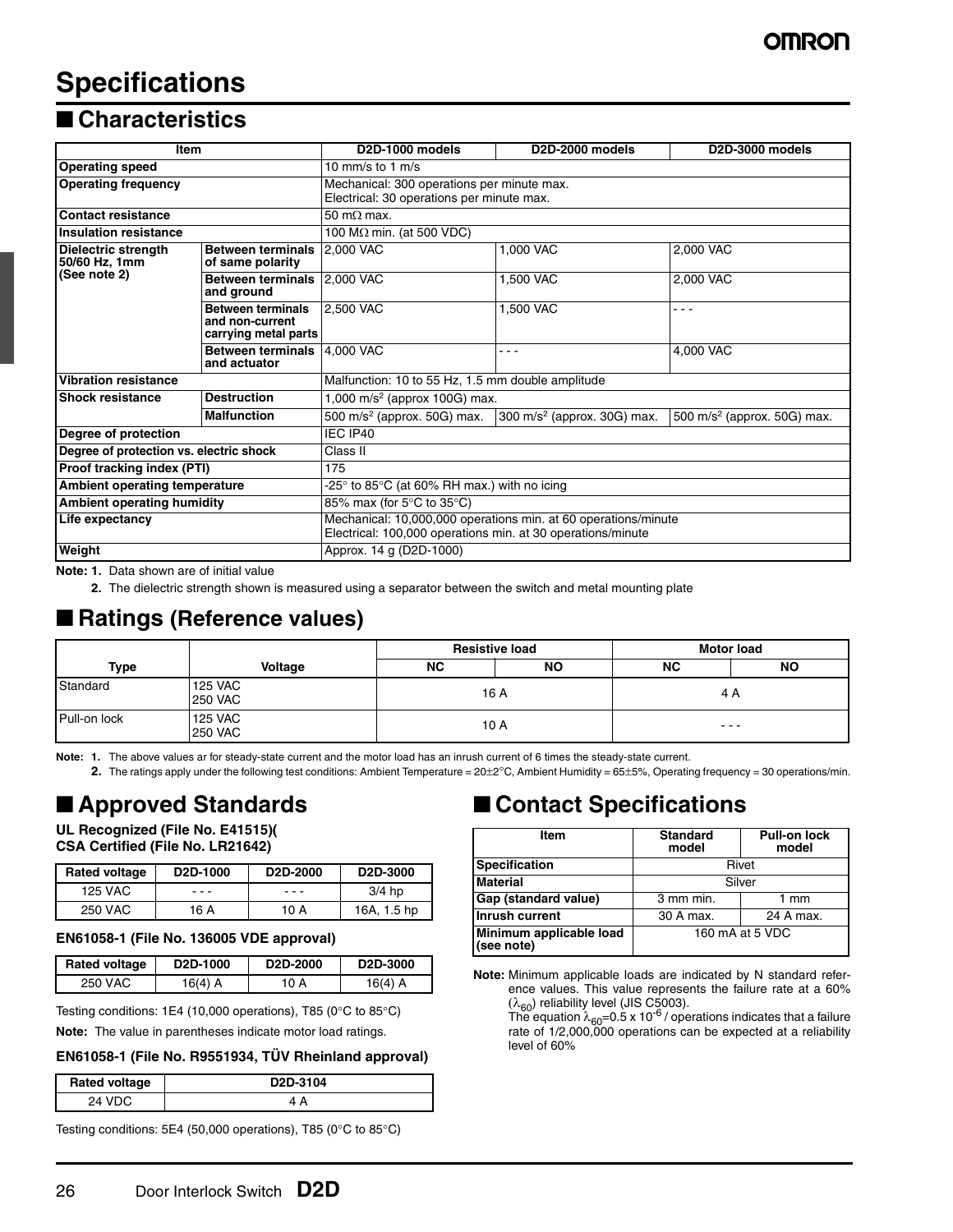## **Engineering Data**

## ■ Mechanical Service Life ■ **Electrical Service Life**



## ■ **Contact Form** ■ **Mounting Holes**

Example 1,000<br>  $\frac{1,000}{0}$ <br>  $\frac{100}{10}$ <br>  $\frac{100}{100}$ <br>  $\frac{100}{100}$ <br>  $\frac{100}{100}$ <br>  $\frac{100}{100}$ <br>  $\frac{100}{100}$ <br>  $\frac{100}{100}$ <br>  $\frac{100}{100}$ <br>  $\frac{100}{100}$ <br>  $\frac{100}{100}$ <br>  $\frac{100}{100}$ <br>  $\frac{100}{100}$ <br>  $\frac{100}{100}$ **SPDB-NO/NC SPDB-NO SPDB-NC** switch. Tighten the screws to a torque of 0.49 to 0.69 N·m **Panel Mount Holes Panel Cutout Dimensions** NC N<sub>C</sub> Two, 4.3-dia. mounting  $\overline{NO}$ holes or M4 screw holes  $13.5 +$ **Note** D2D-1001 D2D-1002  $2.2 \pm 0.1$ D2D-1000 D2D-2000 D2D-1101 D2D-1102 D2D-1100 D2D-2100 **Note:** Dimension is 36.7±0.1 with a panel **SPDB-NO +**  thickness of 1.0 mm and 37.0±0.1 with **SPDB-NO/NC DPDB-NO** a panel thickness of 2.5 mm  $\overline{NO}$  $\overline{NQ}$ Screw mount type **Panel mount type**<br>
panel panel panel panel panel panel panel panel panel panel panel panel panel panel panel panel panel panel panel panel panel panel panel panel panel panel panel panel panel panel panel panel

Snap-fit panel mount switches use the panel cutout hole illustrated above. When mounting on a metal surface, be sure to provide a separator between the switch and mounting plate.

## ■ Pull-on Lock Function

D2D-3103 D2D-3104

When opening or closing the door, the power ON state of the switch can be checked with the door left open. By closing the door after maintenance inspection, the switch will resume the normal momentary action. (this feature is ideal for conducting the electrical continuity test, inspection, repair, etc. of the switch after its assembly.)

|                   | <b>Example</b> | To turn ON the power when the<br>door is closed | To turn OFF the power when the<br>door is open | To turn ON the power with the door<br>left open |
|-------------------|----------------|-------------------------------------------------|------------------------------------------------|-------------------------------------------------|
| <b>State</b>      |                |                                                 | $\frac{1}{2}$ xeeds                            | Pull<br>\$200000                                |
| <b>Connection</b> | <b>NO-NO</b>   | ON                                              | <b>OFF</b>                                     | ON                                              |
|                   | <b>NC-NC</b>   | <b>OFF</b>                                      | ON                                             | <b>OFF</b>                                      |



Screw mount switches may be panel mounted using M4 mounting screws with plane washers or spring washers to securely mount the

Panel  $\overline{P}$  R max. Panel 1.3 R max.

Panel thickness: 1.0 to 2.5 mm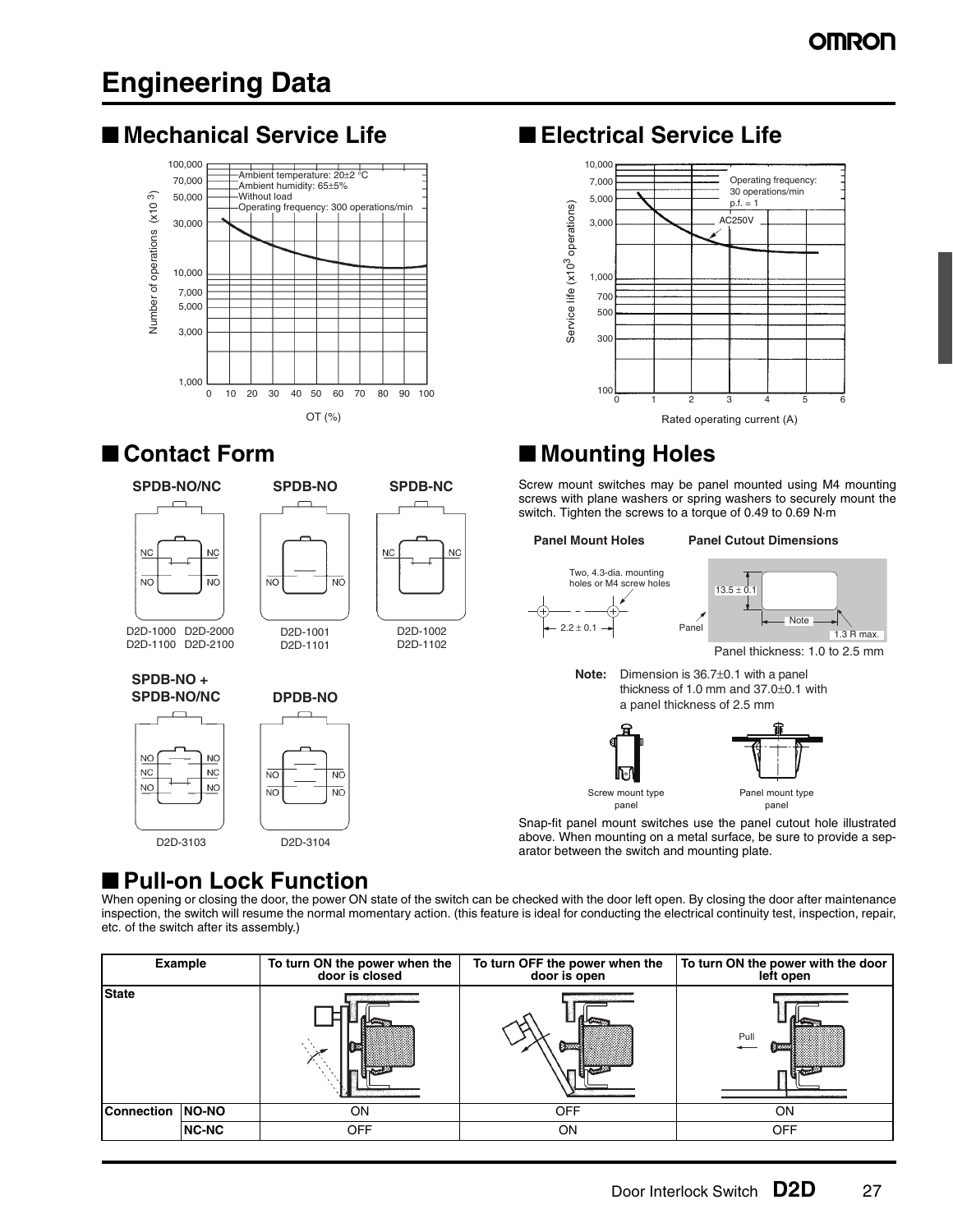## **OMRON**

## ■ Safety Features

## ■ **Structure**

### **Double Spring Mechanism**

Two return springs are provided for the pin plunger. Thus, if either of the springs are broken, this feature will prevent the switch from malfunctioning or short-circuiting.

(Applicable to D2D-1000 and D2D-3000 models. The D2D-2000 models with pull-on lock is not provided with this feature.)

### **Direct Contact Opening Mechanism**

The insulating ring, identified by  $\blacksquare$ , will positively break the circuit if a contact weld occurs in the switch. (D2D-1000 models).



### **Standard Types**



### **Pull-on Lock Types**



## **Dimensions and Operating Characteristics**

**Note: 1.** Unless otherwise specified, all units are in millimeters and a tolerance of  $\pm 0.4$  mm applies to all dimensions **2.** The operating characteristics are for operation in the A direction( $\blacklozenge$ )

## ■ **Standard Models**

**Screw Mounting**  $22+0.1$ **D2D-1000** 16 **D2D-1001** 8 dia. **D2D-1002 1002 1002 1002 1003 1003 1003 1003 1003 1003 1003 1003 1003 1003 1003 1003 1003 1003 1003 1003 1003 1003 1003 1003 1003 1003 1003 1003 1003 1003 1003** 13 A 1.8 FP OP TTP 5.8 **Note: 1.** NC-OFF: The force applied to the actuator to cause it to move from the free position to the position at O, 23.6 which the NC contact opens. 33.6  $\overline{a}$ **2.** NO-ON: The force applied to the actuator to cause it to move from the free position to the position at which the NO contact closes10.4  $\leftarrow$  1.65<sup>+0.1</sup> dia. 25.2 12.4  $\overline{20}$ Four quick-connect terminals (#250) **Model D2D-1000 D2D-1001 D2D-1002**

|                          | --- .vvv          | --- - - - -       | --- - ---                                                                                      |
|--------------------------|-------------------|-------------------|------------------------------------------------------------------------------------------------|
| OF max.<br><b>NC-OFF</b> | 300 gf            | $\cdots$          | 300 gf                                                                                         |
| <b>NO-ONI</b>            | 600 gf            | 600 gf            | $\frac{1}{2} \left( \frac{1}{2} \right) \left( \frac{1}{2} \right) \left( \frac{1}{2} \right)$ |
| TTF max.                 |                   | 750 gf            |                                                                                                |
| OT min.                  |                   | $2.3 \text{ mm}$  | $5.5 \text{ mm}$                                                                               |
| FP max.                  | 16.4 mm           | 17 mm             | 16.4 mm                                                                                        |
| OP<br><b>NC-OFF</b>      | $15.9 \pm 0.4$ mm | $\cdots$          | $15.9 \pm 0.4$ mm                                                                              |
| <b>NO-ON</b>             | $12.7 \pm 0.4$ mm | 12.7 $\pm$ 0.4 mm | $\cdots$                                                                                       |
| TTP max.                 |                   | 10 mm             |                                                                                                |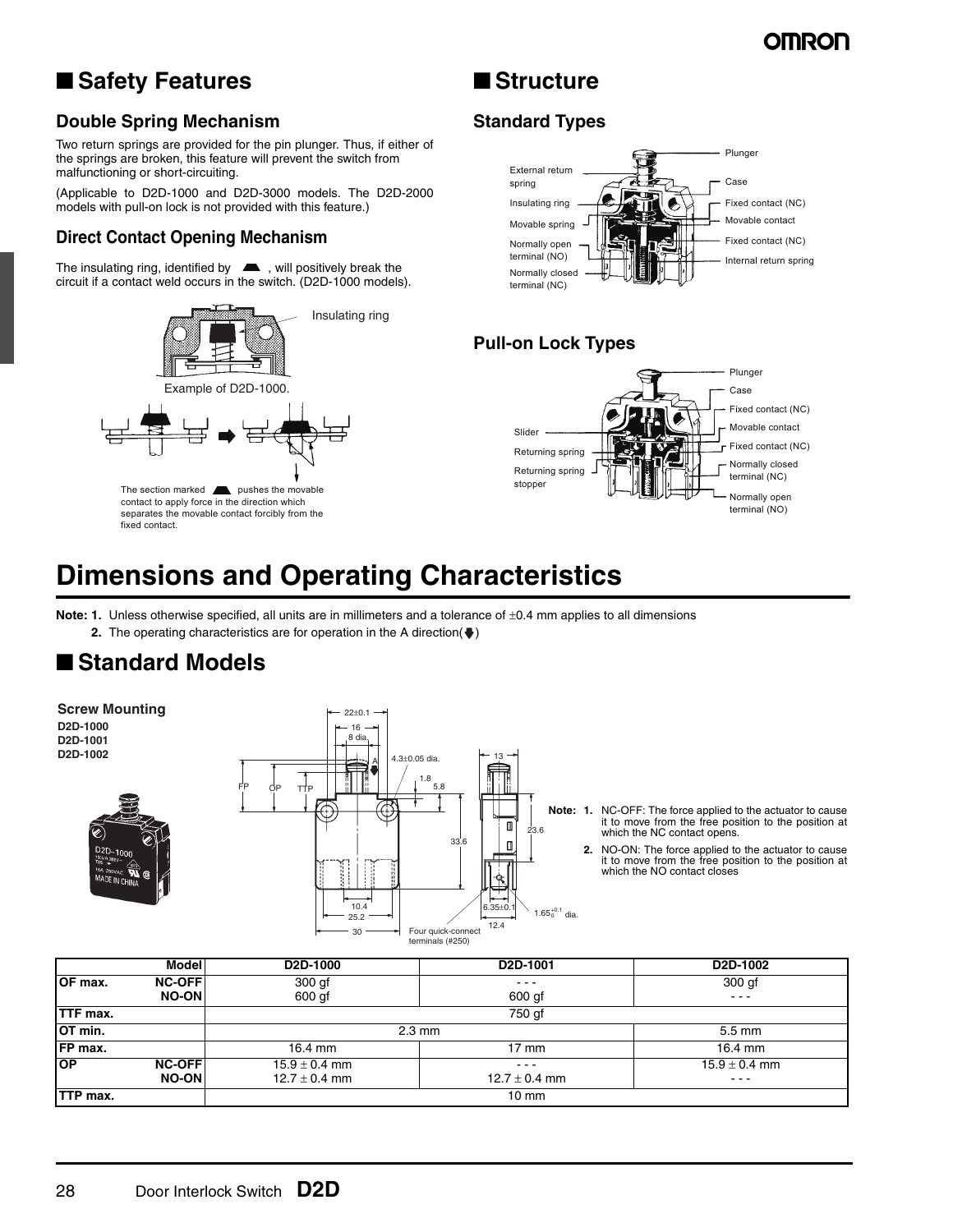Note: 1. Unless otherwise specified, all units are in millimeters and a tolerance of ±0.4 mm applies to all dimensions **2.** The operating characteristics are for operation in the A direction( $\blacklozenge$ )



|                  | <b>Model</b>                   | D <sub>2</sub> D-1100                 | D <sub>2</sub> D-1101        | D <sub>2</sub> D-1102                                                                                    |
|------------------|--------------------------------|---------------------------------------|------------------------------|----------------------------------------------------------------------------------------------------------|
| OF max.          | <b>NC-OFFI</b><br><b>NO-ON</b> | 300 <sub>g</sub><br>600 gf            | $\frac{1}{2}$<br>600 gf      | 300 gf<br>$\frac{1}{2} \left( \frac{1}{2} \right) \left( \frac{1}{2} \right) \left( \frac{1}{2} \right)$ |
| <b>TTF max.</b>  |                                |                                       | 750 gf                       |                                                                                                          |
| OT min.          |                                |                                       | $2.3 \text{ mm}$             |                                                                                                          |
| FP max.          |                                | $12.4 \text{ mm}$                     | $13 \text{ mm}$              | 12.4 mm                                                                                                  |
| <b>OP</b>        | <b>NC-OFF</b><br><b>NO-ON</b>  | 11.9 $\pm$ 0.4 mm<br>$8.7 \pm 0.4$ mm | $\cdots$<br>$8.7 \pm 0.4$ mm | 11.9 $\pm$ 0.4 mm<br>---                                                                                 |
| <b>ITTP max.</b> |                                |                                       | 6 mm                         |                                                                                                          |



|           | <b>Model</b>                  | D <sub>2</sub> D-3103                 |
|-----------|-------------------------------|---------------------------------------|
| OF max.   | <b>NC-OFF</b><br><b>NO-ON</b> | $300$ gf<br>600 gf                    |
| TTF max.  |                               | 1,000 gf                              |
| OT min.   |                               | $2.3 \text{ mm}$                      |
| FP max.   |                               | 12.4 mm                               |
| <b>OP</b> | <b>NC-OFF</b><br><b>NO-ON</b> | 11.9 $\pm$ 0.8 mm<br>$8.7 \pm 0.8$ mm |
| TTP max.  |                               | $6.4 \text{ mm}$                      |
|           |                               |                                       |







|                 | <b>Model</b>  | D <sub>2</sub> D-3104 |
|-----------------|---------------|-----------------------|
| OF max.         | <b>NC-OFF</b> |                       |
|                 | <b>NO-ON</b>  | 600 gf                |
| <b>TTF</b> max. |               | $1,000$ af            |
| OT min.         |               | $2.3 \text{ mm}$      |
| FP max.         |               | 13.4 mm               |
| OP              | <b>NC-OFF</b> |                       |
|                 | <b>NO-ON</b>  | $8.7 \pm 0.8$ mm      |
| TTP max.        |               | $6.4 \text{ mm}$      |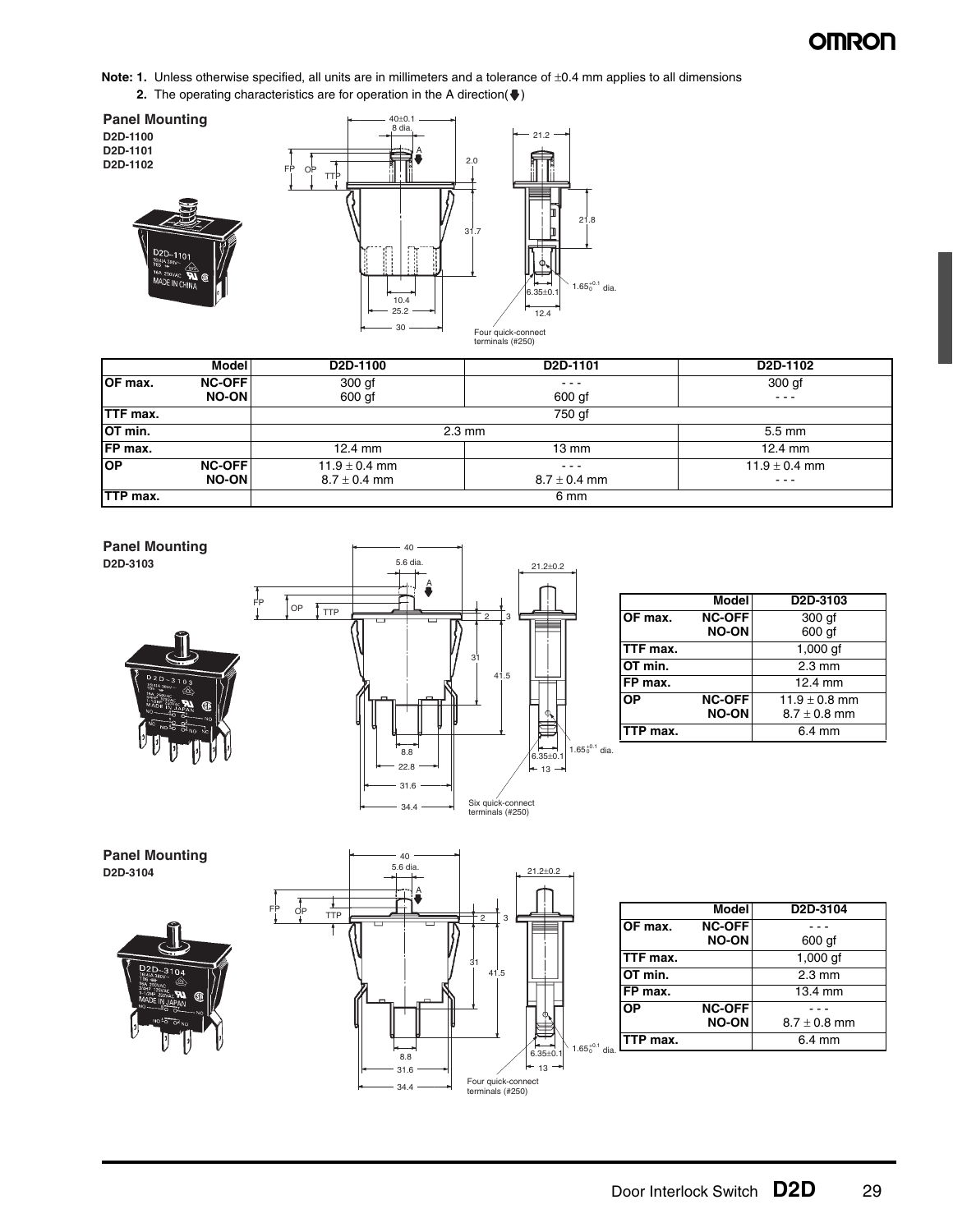200 gf 300 gf

> $9.5 \pm 0.6$  mm  $8.7 \pm 0.6$  mm

 $13.5 \pm 0.6$  mm  $12.7 \pm 0.6$  mm

**Note: 1.** Unless otherwise specified, all units are in millimeters and a tolerance of ±0.4 mm applies to all dimensions **2.** The operating characteristics are for operation in the A direction( $\bigtriangledown$ )



### **Pull-on Lock Operation**

| <b>Model</b> | D <sub>2</sub> D-2000               | D <sub>2</sub> D-2100 |  |  |  |  |  |  |  |  |  |
|--------------|-------------------------------------|-----------------------|--|--|--|--|--|--|--|--|--|
| OF max.      | $2,000$ gf                          |                       |  |  |  |  |  |  |  |  |  |
| PT max.      | $2 \, \text{mm}$                    |                       |  |  |  |  |  |  |  |  |  |
| OT min.      | $0.4 \text{ mm}$                    |                       |  |  |  |  |  |  |  |  |  |
| MD max.      | $1.5 \text{ mm}$                    |                       |  |  |  |  |  |  |  |  |  |
| FP max.      | 14.3 mm                             | $10.3$ mm             |  |  |  |  |  |  |  |  |  |
| <b>OP</b>    | $15.1 \pm 0.6$ mm $11.1 \pm 0.6$ mm |                       |  |  |  |  |  |  |  |  |  |
| TTP max.     | 16.5 mm                             | 12.5 mm               |  |  |  |  |  |  |  |  |  |
|              |                                     |                       |  |  |  |  |  |  |  |  |  |

## **Precautions**

Be sure to read the precautions and information common to all Snap Action and Detection Switches, contained in the Technical User's Guide, "Snap Action Switches, Technical Information" for correct use.

### ■ **Correct Use Actuation**

Apply operation force to the pin plunger in the direction it operates. Applying forces laterally or from an oblique direction may damage the pin plunger.



### **Using Microloads**

Using a model for ordinary loads to switch microloads may result in faulty operation. Instead, use the models that are designed for microloads and that operate in the following range;



However, even when using microload models within the operating range shown above, if inrush current or inductive voltage spikes occur when the contact is opened or closed, then contact wear may increase and so decrease the service life. Therefore, insert a contact protection circuit where necessary.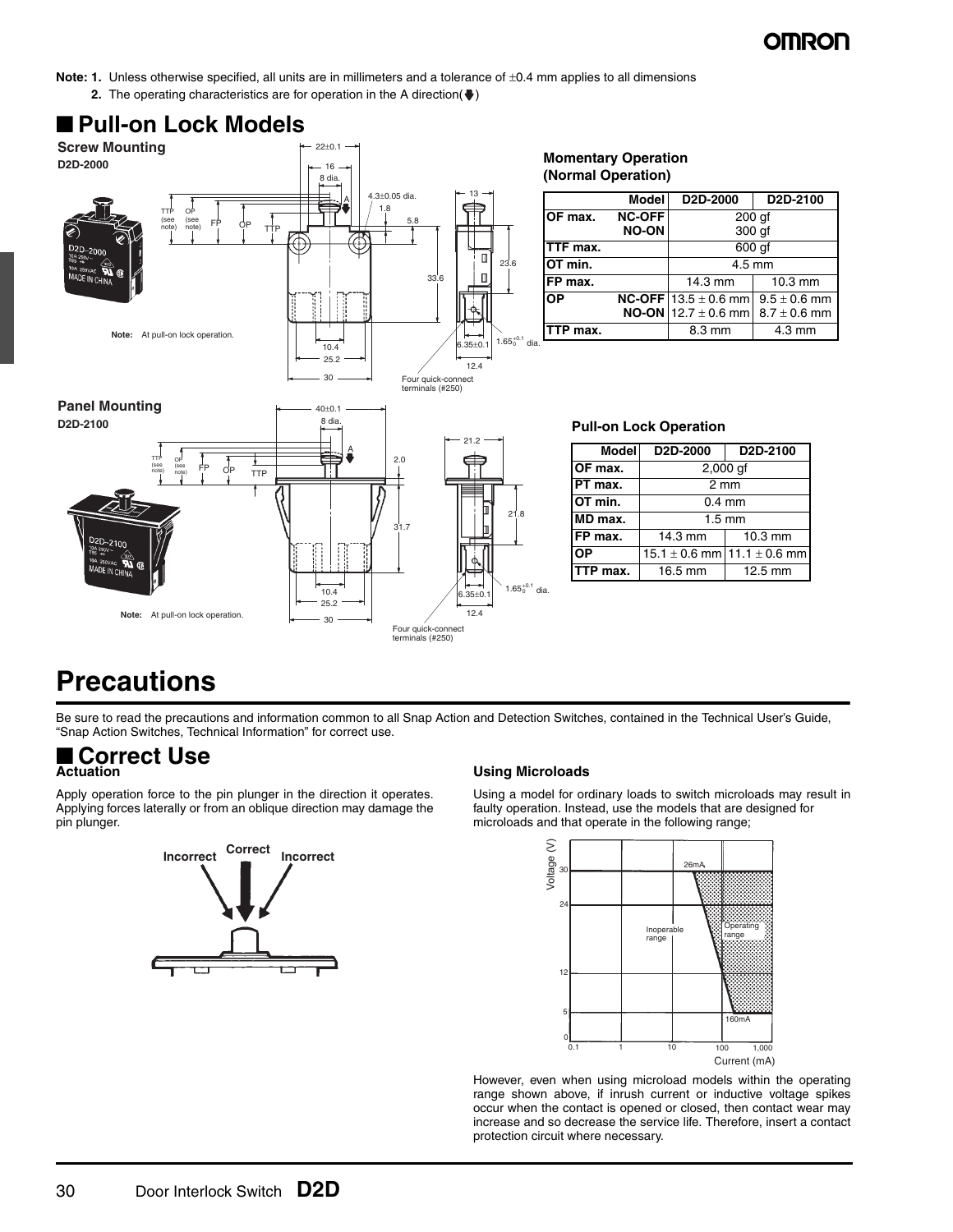## **OMRON**

|  |                            |  |  |  |  |  |  |      |                            |      |  |       |  |       |  |                                                           | <b>MEMO</b>                                                                                                           |
|--|----------------------------|--|--|--|--|--|--|------|----------------------------|------|--|-------|--|-------|--|-----------------------------------------------------------|-----------------------------------------------------------------------------------------------------------------------|
|  | $\Gamma = \Gamma - \Gamma$ |  |  |  |  |  |  |      |                            |      |  |       |  |       |  |                                                           |                                                                                                                       |
|  |                            |  |  |  |  |  |  |      |                            |      |  |       |  |       |  |                                                           |                                                                                                                       |
|  |                            |  |  |  |  |  |  |      | .                          |      |  |       |  |       |  |                                                           | $\sim$                                                                                                                |
|  |                            |  |  |  |  |  |  |      |                            |      |  |       |  |       |  |                                                           | רח הריחות הרוחות הרוחות הרוחות הרוחות הורחות הורחות ה                                                                 |
|  |                            |  |  |  |  |  |  | コーヒキ |                            | ヨーヒモ |  | 一十一 一 |  | $\pm$ |  |                                                           | ⊢ ⊣                                                                                                                   |
|  |                            |  |  |  |  |  |  |      | コートキ コート キュートキュート キュートキュート |      |  |       |  |       |  |                                                           | $-1$                                                                                                                  |
|  |                            |  |  |  |  |  |  |      |                            |      |  |       |  |       |  |                                                           | $\vert \vert$                                                                                                         |
|  |                            |  |  |  |  |  |  |      |                            |      |  |       |  |       |  |                                                           |                                                                                                                       |
|  |                            |  |  |  |  |  |  |      |                            |      |  |       |  |       |  | ト ゴービ ト ゴ ゴー ビ キ ゴー ビ キ ゴー ビ キ ゴー ビ キ ゴー ビ キ ゴ ゴー ヒ キ ゴ ゴ | $- - -$                                                                                                               |
|  |                            |  |  |  |  |  |  |      |                            |      |  |       |  |       |  |                                                           | ト ┥ ー ー ┾ ヰ ー  ― ├- ┼ ┥ ― ― ┾ ヰ ―  ― ├- ┼ ┥ ― ― ┾ ヰ ―  ― ├- ┼ ┥ ― ― ┾ ヰ ― ―├- ┥                                       |
|  |                            |  |  |  |  |  |  |      |                            |      |  |       |  |       |  |                                                           |                                                                                                                       |
|  |                            |  |  |  |  |  |  |      |                            |      |  |       |  |       |  |                                                           | a sa T                                                                                                                |
|  |                            |  |  |  |  |  |  |      |                            |      |  |       |  |       |  |                                                           | T T                                                                                                                   |
|  |                            |  |  |  |  |  |  |      | + ---++----+---++---       |      |  |       |  |       |  |                                                           | $\vdash$ +                                                                                                            |
|  |                            |  |  |  |  |  |  |      |                            |      |  |       |  |       |  |                                                           | $\Box$                                                                                                                |
|  |                            |  |  |  |  |  |  |      |                            |      |  |       |  |       |  |                                                           | $\vert \vert$                                                                                                         |
|  |                            |  |  |  |  |  |  |      | .                          |      |  |       |  |       |  |                                                           | 三百千                                                                                                                   |
|  |                            |  |  |  |  |  |  |      | コーヒキヨーヒセオーニ                |      |  |       |  | 主     |  |                                                           | ⊢ ⊣                                                                                                                   |
|  |                            |  |  |  |  |  |  |      |                            |      |  |       |  |       |  |                                                           | $-1$                                                                                                                  |
|  |                            |  |  |  |  |  |  |      |                            |      |  |       |  |       |  |                                                           |                                                                                                                       |
|  |                            |  |  |  |  |  |  |      |                            |      |  |       |  |       |  |                                                           | and the state                                                                                                         |
|  |                            |  |  |  |  |  |  |      |                            |      |  |       |  |       |  |                                                           | $\Box$                                                                                                                |
|  |                            |  |  |  |  |  |  |      |                            |      |  |       |  |       |  |                                                           | ト ┥ ー ー ┾ ┽ ー  ー ├- ┼ ┥ ー ー ┾ ┽ ー  ー ├- ┼ ┥ ー ー ┾ ┽ ー  ー ├- ┼ ┥ ー ー ┾ ┽ ー ー ├- ┤                                      |
|  |                            |  |  |  |  |  |  |      |                            |      |  |       |  |       |  |                                                           |                                                                                                                       |
|  |                            |  |  |  |  |  |  |      |                            |      |  |       |  |       |  |                                                           | a sa T                                                                                                                |
|  |                            |  |  |  |  |  |  |      |                            |      |  |       |  |       |  |                                                           |                                                                                                                       |
|  |                            |  |  |  |  |  |  |      | コート ナ ゴーー ナ オ ゴート          |      |  |       |  |       |  |                                                           | $-+ +$                                                                                                                |
|  |                            |  |  |  |  |  |  |      | ニセコ コーヒキ コーヒ セコ コーヒキ コード   |      |  |       |  |       |  |                                                           | $\Box$                                                                                                                |
|  |                            |  |  |  |  |  |  |      | .                          |      |  |       |  |       |  |                                                           | $\mathbf{1}$                                                                                                          |
|  |                            |  |  |  |  |  |  |      |                            |      |  |       |  |       |  |                                                           |                                                                                                                       |
|  |                            |  |  |  |  |  |  |      | 卞                          |      |  |       |  |       |  |                                                           | ヒヨ                                                                                                                    |
|  |                            |  |  |  |  |  |  |      |                            |      |  |       |  |       |  |                                                           |                                                                                                                       |
|  |                            |  |  |  |  |  |  |      |                            |      |  |       |  |       |  |                                                           | $\vert \cdot \vert$                                                                                                   |
|  |                            |  |  |  |  |  |  |      |                            |      |  |       |  |       |  |                                                           | and the state                                                                                                         |
|  |                            |  |  |  |  |  |  |      | المستحاث المتعاملات        |      |  |       |  |       |  |                                                           | T T.                                                                                                                  |
|  |                            |  |  |  |  |  |  |      |                            |      |  |       |  |       |  |                                                           |                                                                                                                       |
|  |                            |  |  |  |  |  |  |      | $-1$ 1 1 1 1 1 1           |      |  |       |  |       |  |                                                           | $\Box$                                                                                                                |
|  |                            |  |  |  |  |  |  |      |                            |      |  |       |  |       |  |                                                           |                                                                                                                       |
|  |                            |  |  |  |  |  |  |      |                            |      |  |       |  |       |  |                                                           |                                                                                                                       |
|  | トヨート                       |  |  |  |  |  |  |      |                            |      |  |       |  |       |  |                                                           | キ オート セ オートト オ オート セ オート ヒ オ オート セ オ コート オ                                                                            |
|  |                            |  |  |  |  |  |  |      |                            |      |  |       |  |       |  |                                                           |                                                                                                                       |
|  |                            |  |  |  |  |  |  |      |                            |      |  |       |  |       |  |                                                           |                                                                                                                       |
|  |                            |  |  |  |  |  |  |      |                            |      |  |       |  |       |  |                                                           |                                                                                                                       |
|  | トココロエ                      |  |  |  |  |  |  |      |                            |      |  |       |  |       |  |                                                           | コーヒキ オービ セ オ コーヒ キ オービ セ オ コーヒ キ オービ セ オ コーヒ キ                                                                        |
|  |                            |  |  |  |  |  |  |      |                            |      |  |       |  |       |  |                                                           | <u> - - -  - + + - -  - + - - + + - -  - + -  - - + + - -  - + -  - - + + - -  - + -  - - + + -  -</u>                |
|  |                            |  |  |  |  |  |  |      |                            |      |  |       |  |       |  |                                                           | $\vert \cdot \vert$                                                                                                   |
|  |                            |  |  |  |  |  |  |      |                            |      |  |       |  |       |  |                                                           | $\sim$ 1 $\sim$ 1                                                                                                     |
|  |                            |  |  |  |  |  |  |      |                            |      |  |       |  |       |  |                                                           | - T                                                                                                                   |
|  |                            |  |  |  |  |  |  |      |                            |      |  |       |  |       |  |                                                           | المراكب المراكب فلانفاذ فالمنافذ فبالمساف فالمسافي فلربط فبالمراكب فلرقب فالمنافذ فلرقب والمراقب فلرقاء فالمراقب فارت |
|  |                            |  |  |  |  |  |  |      |                            |      |  |       |  |       |  |                                                           |                                                                                                                       |